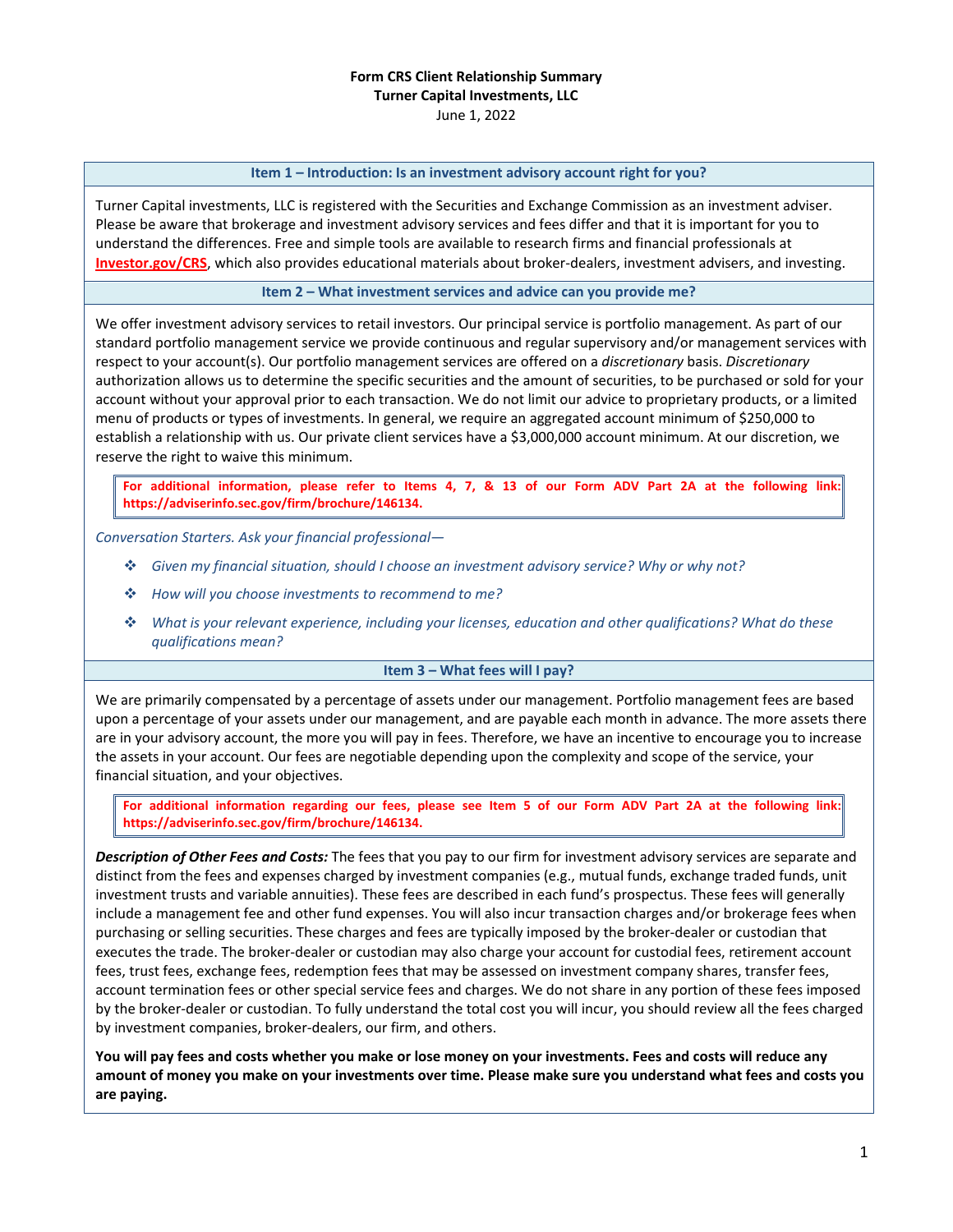**For additional information, please refer to Item 5 of Form ADV Part 2A at the following link: https://adviserinfo.sec.gov/firm/brochure/146134.**

*Conversation Starter. Ask your financial professional—*

 *Help me understand how these fees and costs might affect my investments. If I give you \$10,000 to invest, how much will go to fees and costs, and how much will be invested for me?*

**What are your legal obligations to me when acting as my investment adviser? How else does your firm make money and what conflicts of interest do you have?**

*When we act as your investment adviser*, we have to act in your best interest and not put our interest ahead of yours. At the same time, the way we make money creates some conflicts with your interests. You should understand and ask us about these conflicts because they can affect the investment advice we provide you. Here is an example to help you understand what this means:

All investment advisers face conflicts of interest which are inherent in the business. Our primary source of compensation is through asset based fees. Therefore, we are incentivized to acquire new clients and to increase assets under management. Other conflicts of interest result from other business activities we engage in and relationships we have with business partners and third parties, or affiliations we have established with other financial institutions.

*Conversation Starter. Ask your financial professional—*

*How might your conflicts of interest affect me, and how will you address them?*

**Please refer to our Form ADV Part 2A for further information on our conflicts of interest and how we address them at the following link: https://adviserinfo.sec.gov/firm/brochure/146134.**

## **How do your financial professionals make money?**

Our financial professionals receive salary based compensation. Financial professionals who have an ownership interest in the firm will also receive additional compensation in the form of distributions. Therefore, our financial professionals have an incentive to encourage you to increase the assets in your account.

**Item 4 – Do you or your financial professionals have legal or disciplinary history?**

No, for our firm and yes for a financial professional.

**For a free, simple search tool to research us and our financial professionals please visi[t Investor.gov/CRS](https://www.investor.gov/CRS)***.*

*Conversation Starter. Ask your financial professional—*

*As a financial professional, do you have any disciplinary history? For what type of conduct?*

**Item 5 – Additional Information**

For additional information about our advisory services, please refer to our Form ADV Part 2A brochure available at **https://adviserinfo.sec.gov/firm/brochure/146134**, and the individual Form ADV Part 2B brochure supplement(s) your representative provides. If you have any questions, need up-to-date information and/or need a copy of this Client Relationship Summary, please contact us at 1-855-678-8200.

Conversation Starters. Ask your financial professional—

- Who is my primary contact person?
- Is he or she a representative of an investment adviser or a broker-dealer?
- $\cdot$  Who can I talk to if I have concerns about how this person is treating me?